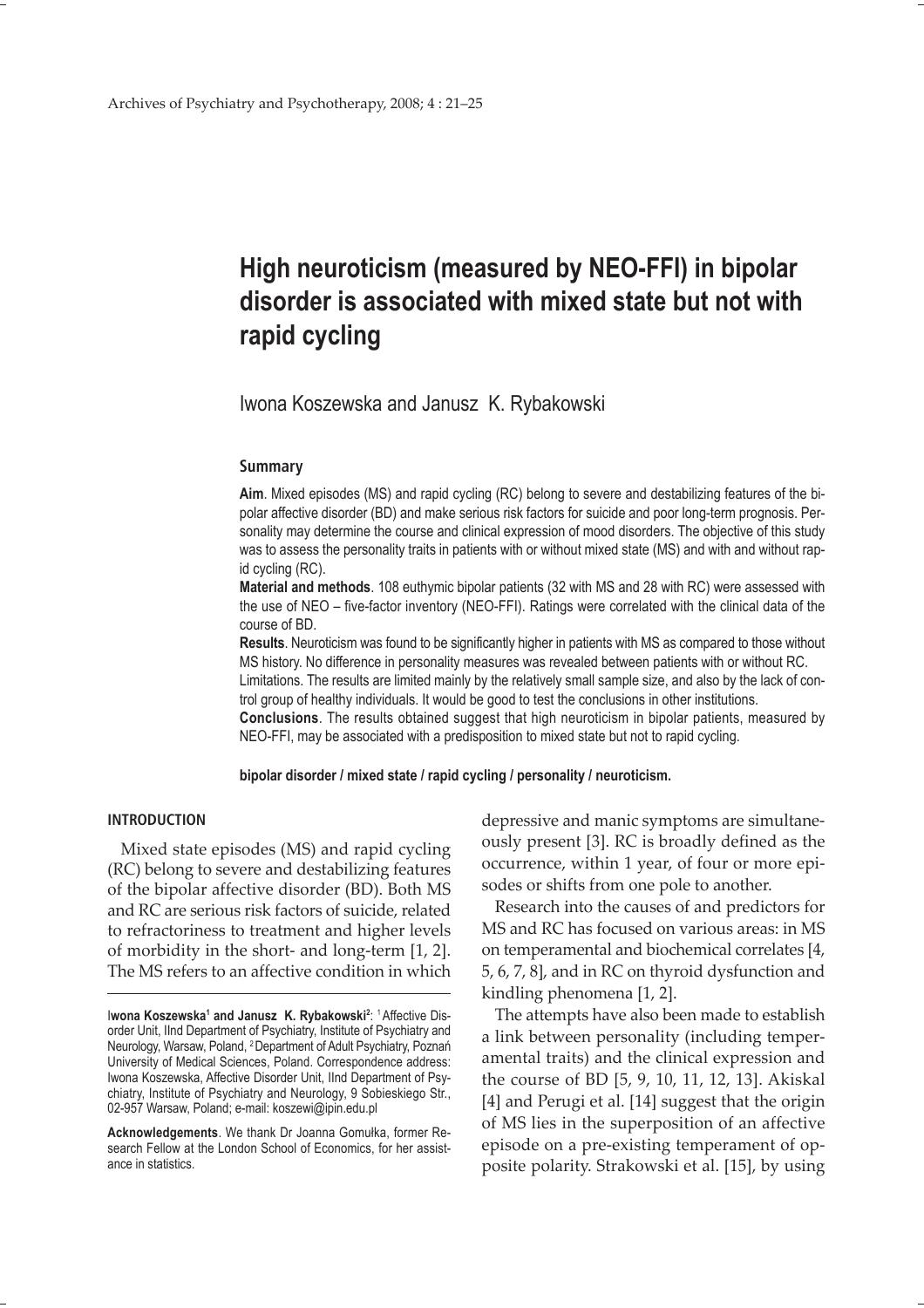the temperamental concept of Cloninger et al. [16] demonstrated that patients with MS differ from others (pure manic or euthymic) in more frequent presence of harm avoidance and novelty seeking. Brieger et al. [17] found no differences in personality as assessed by NEO-fivefactor model (NEO-FFI) between patients with mixed mania and patients with pure mania. We are not aware of the studies on personality factors in RC.

The objective of the study was to assess the personality traits by means of NEO-FFI, in bipolar patients with and without MS and with and without RC.

#### **MATERIAL AND METHODS**

The group studied consisted of 108 patients (53 male, 55 female), aged 22-82, mean 51.3 years (±14.3) treated in the Affective Disorder Unit of the Institute of Psychiatry and Neurology (in Warsaw, Poland) in the years 2003 – 2005. The patients were diagnosed as bipolar affective disorder, according to ICD-10 and DSM-IV diagnostic criteria [18, 19]. The study was approved by the Ethical Committee at the Institute of Psychiatry and Neurology, Warsaw. Informed consent was obtained from all patients.

The criterion for diagnosis of mixed state was the so called broad criterion, i.e. the simultaneous occurrence of either at least 3 symptoms of depressive episode and the full manic episode, or alternatively the coexistence of full depressive episode with at least 3 symptoms of manic episode. The definition of rapid cycling was that at some point in the course of the illness, 4 or more episodes occurred within not more than 1 year. Establishing the occurrence of MS and/or RC at some point during the course of BD was based on detailed clinical interview and hospital records.

The following demographic and clinical data were collected: age, sex, the family history of mental disorder, the duration of illness, the age of onset, the type of the first episode, the type of BD, the number of past depressive, manic episodes, switches from depression to mania and mixed states, treatment by antidepressants and mood stabilizers.

The persons included in the study were asked to fill out the NEO-five-factor inventory (NEO- FFI). The procedure was performed while the patients were in clinical remission. The Big Five factors of NEO and their constituent traits can be summarized as follows: neuroticism, extraversion, openness to experience, agreeableness, and conscientiousness. The traits are measured on a scale from 0 to 48 [20].

The data have been stored in an Excel spreadsheet [21], the WinSTAT for Excel software was used for data processing and analysis [22]. Statistical significance of observed differences between mean values was assessed by the t-test for independent pairs and for the fraction of given group by the chi square test  $(\chi^2)$ , with Fisher's correction for small sample size. Statistical significance was tested at the level of  $p \le 0.05$ . Multivariate analysis (logistic regression) was also performed.

#### **RESULTS**

The MS was diagnosed in 29.6% of patients (32/108, 17 females and 15 males) and RC in 25.9% of patients (28/108, 13 females and 15 males). A significant relationship was found between the occurrence of MS and RC. Seventeen patients had both MS and RC course, which makes 53% of MS and 61% of RC (p<0.001).

Demographic and clinical data of the patients are presented in Table 1.

The compared groups did not differ in age, sex, the age at onset, the duration of the disease, and the family history of mental illness. The use of antidepressants and mood stabilizers was very similar in both groups. There were differences in the previous course of the BD: in both MS and RC group there was a higher number of previous switches from depression to mania and the type I course of disease. The RC group had a higher number of manic episodes.

A comparison of personality features of the groups with and without MS and with and without RC is presented in Table 2.

Neuroticism was significantly higher in the patients with MS than in those without MS. No differences were found between patients with and without MS in the course of BD in the remaining personality features. No significant differences in personality traits were found in the patients with and without RC.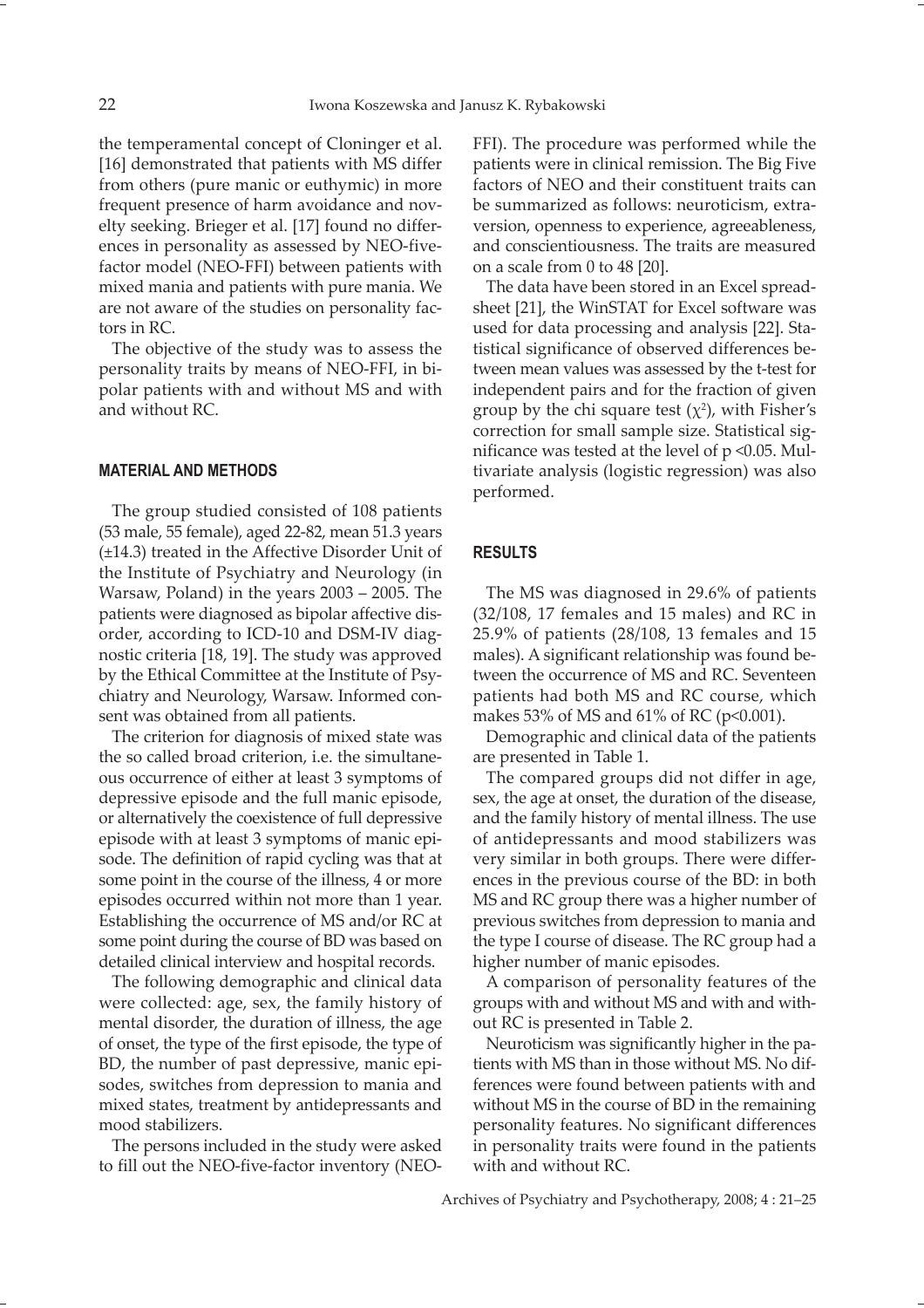|                                                    | Mixed<br>$n = 32$ | Non-mixed<br>$n = 76$ | Rapid<br>cycling<br>$n = 28$ | Non-rapid<br>cyclingn=80 |
|----------------------------------------------------|-------------------|-----------------------|------------------------------|--------------------------|
| Gender, no, of female patients (%)                 | 15 (46.9)         | 40 (52.6)             | 13 (46.4)                    | 42 (52.5)                |
| Age, years, mean (SD)                              | 49.7 (15.3)       | 52.0 (14.0)           | 49.9 (16.1)                  | 51.8 (13.8)              |
| Family history of mental disorders, n (%)          | 12(37.5)          | 24(31.6)              | 9(32.1)                      | 27(33.7)                 |
|                                                    | 5(15.6)           | 10(13.2)              | 3(10.7)                      | 12(15)                   |
| Duration, years, mean (SD)                         | 15.3 (10.8)       | 14.2(9.0)             | 12.6(7.5)                    | 15.2(10.1)               |
| Age of onset, years, mean (SD)                     | 34.5(12.1)        | 37.9 (13.6)           | 37.3 (14.5)                  | 36.7 (12.8)              |
| Type of BD, $n$ $%$                                |                   |                       |                              |                          |
|                                                    | 23 (71.9)         | 25 (32.9)*            | 22(78.6)                     | 26 (32.3)#               |
| Ш                                                  | 9(28.1)           | 51(67.1)              | 6(21.4)                      | 54 (67.5)                |
| No of manic episodes, mean (SD)                    | 3.6(3.8)          | 3.6(3.5)              | 4.6(3.9)                     | $2.9(2.0)$ #             |
| No of depressive episodes, mean (SD)               | 6.3(4.4)          | 5.9(3.4)              | 6.3(4.0)                     | 5.4(2.8)                 |
| No of switches from depression to mania, mean (SD) | 3.7(3.6)          | $1.7(2.6)$ *          | 3.7(3.7)                     | $1.4(1.4)$ #             |
| Use of antidepressants, n (%)                      | 29 (90.6)         | 74 (93.4)             | 26 (92.8)                    | 77 (96.3)                |
| Use of mood stabilizers, n (%)                     | 28 (87.5)         | 61(80.3)              | 21(75)                       | 68 (85)                  |

**Table 1.** Clinical characteristics of bipolar patients with and without MS and with and without RC

\* difference between MS and non-MS significant, p<0.05

# difference between RC and non-RC significant, p<0.05

| NEO-FFI trait          | Mixed<br>$n = 32$ | Non mixed<br>$n = 76$ | Rapid<br>cycling<br>$n = 28$ | Non rapid<br>cycling<br>$n = 80$ |
|------------------------|-------------------|-----------------------|------------------------------|----------------------------------|
|                        | mean (SD)         | mean (SD)             | mean (SD)                    | mean (SD)                        |
| Neuroticism            | 30.4(9.6)         | $26.0(9.5)^*$         | 27.5(9.0)                    | 27.4 (10)                        |
| Extraversion           | 24.4(8.9)         | 24.7(7.8)             | 22.9(7.5)                    | 25.0(8.4)                        |
| Openness to Experience | 26.9(8.6)         | 26.3(5.7)             | 27.2(6.7)                    | 26.3(6.8)                        |
| Agreeableness          | 31.2(6.8)         | 30.5(6.0)             | 31.9(5.2)                    | 30.3(6.7)                        |
| Conscientiousness      | 29.7 (10.7)       | 30.3(7.7)             | 28.0 (9.4)                   | 30.8(8.3)                        |

\*Difference between MS and non-MS significant p<0.05

Multivariate analysis (logistic regression), with personality traits and some clinical factors (e.g. MS and RC) as regressors did not produce a model with statistically significant explanatory power (p in the range 0.27– 0.32).

#### **DISCUSSION**

The main finding of our study is showing an association between high neuroticism and a tendency to mixed state episodes in bipolar patients. On the other hand, no association was revealed between personality factors as measured by NEO-FFI and tendency to rapid cycling. The association of high neuroticism with MS and not with RC has been revealed despite of the fact that these two groups were partly overlapping.

Neuroticism has been a personality dimension extensively studied in affective disorders. Neuroticism correlated with higher risk of occurrence of affective disorders in general (particularly depression), while the bipolar form was rather related with extraversion [23]. Both neuroticism and predisposition to mood disorder have been associated with polymorphism of serotonin transporter gene [24]. Recently, Munafo et al. [25] suggested that neuroticism mediates the association of the serotonin transporter gene with lifetime major depression. Heerlein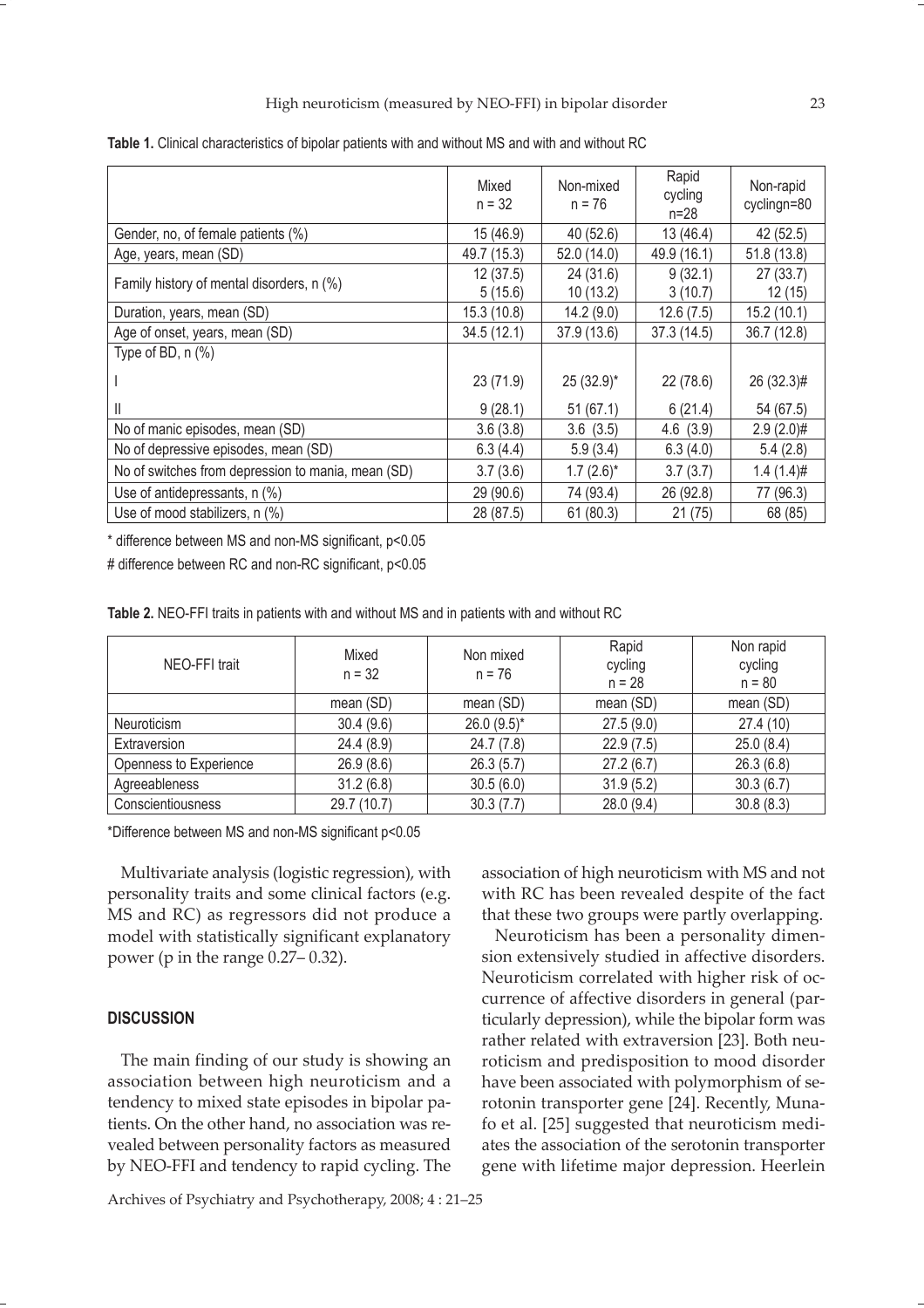et al. [9] observed a correlation of high neuroticism with a high number of recurrences, poor quality of remissions and chronicity of the disease. Clayton et al. [26] expressed the opinion, that high neuroticism and low extraversion are predictors of recurrent depressions, but not of BD. One paper using NEO-FFI is that of Brieger et al. [17], who assessed patients during mixed or pure mania episodes and found no differences between these two groups.

In our previous study, it was found that temperament trait (endurance) as defined by Strelau scale [27] may make a good predictor of the risk for both MS and RC in patients with BD [28]. MS and RC are similar in that that they both lead to severe forms of the illness and in both forms it is advisable to avoid using destabilizing medication such as antidepressants and using mood stabilizers. However, in our present study we found that higher neuroticism is characteristic of the MS patients but not for RC. This may point to possible different underlying mechanisms of these two conditions. In the case of MS, it may be a "depressive" trait, while in the pathomechanism of RC, additionally, a "switch" to mania may play a role. This was reflected in our results where the RC group had a higher number of manic episodes. On the other hand, Zarate et al. [29] found that patients with mixed presentations of bipolar illness are more likely to cycle to a depressed phase without recovery from the index episode. Also, the discrepancy of our results with those of Brieger et al. [17] may be due to the fact that these authors studied entirely mixed manic states but not mixed depressions.

#### **REFERENCES**

- 1. Goodwin FK, Jamison KR. Manic depressive illness. Bipolar disorders and recurrent depression. II ed., New York: Oxford University Press; 2007.
- 2. Marneros A, Goodwin F. Bipolar disorders. Mixed states, rapid cycling and atypical forms. Cambridge: Cambridge University Press; 2005.
- 3. McElroy SL, Keck PE, Pope HG, Hudson JI, Faedda GL, Swann AS. Clinical and research implications of the diagnosis of dysphoric or mixed mania or hypomania. Am. J. Psychiatry 1992; 149: 1633–1644.
- 4. Akiskal HS. The distinctive mixed states of bipolar I, II and III. Clin. Neuropharmacol. 1992; 15 (Suppl.1): 632–633.
- 5. Akiskal HS. Toward a temperament-based approach to depression: implications for neurobiologic research. Adv. Biochem. Psychopharmacol. 1995; 49: 99–112.
- 6. Swann AC, Stokes PE, Secunda SK, Maas JW, Bowden ChL, Berman N, Koslow SH. Depressive mania versus agitated depression: biogenic amine and hypothalamic-pituitary-adrenocortical function. Biol. Psychiatry 1994; 35: 803–813.
- 7. Tandon R, Channabaavanna SM, Greden J. CSF biochemical correlates of mixed affective states. Acta Psychiatr. Scand. 1988; 78: 289–297.
- 8. Joffe RT, Young LT, Cooke RG, Robb J. The thyroid and mixed affective states. Acta Psychiatr. Scand. 1994; 90: 131–132.
- 9. Heerlein A, Richter P, Gonalez M, Santanter J. Personality patterns and outcome in depressive and bipolar disorders. Psychopathology 1998; 31: 15–22.
- 10. Henry C, Lacoste J, Bellivier F, Verdoux H, Bourgeois ML, Leboyer M. Temperament in bipolar illness: impact on prognosis. J. Affect. Disord. 1999; 56: 103–108.
- 11. Bagby RM, Ryder AG. Personality and the affective disorders: past efforts, current models, and future directions. Curr. Psychiatry Rep. 2000; 2: 465–472.
- 12. Bagby RM, Young T, Schuller DR, Bindseil KD, Cooke RG, Dickens SE, Levin AJ, Joffe RT. Bipolar disorder, unipolar depression and the five-factor model of personality. J. Affect. Disord. 1996; 41: 25–32.
- 13. Lozano BE, Johnson SL. Can personality traits predict increases in manic and depressive symptoms? J. Affect. Disord. 2001; 63: 103–111.
- 14. Perugi G, Akiskal HS, Micheli C, Musetti L, Paiano A, Quilici C, Rossi L, Cassano B. Clinical subtypes of bipolar mixed states: validating a broader European definition in 143 cases. J. Affect. Disord. 1997; 43: 169–180.
- 15. Strakowski SM, Dunayevich E, Keck PE, McElroy SL. Possible affective-state dependence of the Tridimensional Personality Questionnaire. Psychiatr. Res. 1992; 41: 215–226.
- 16. Cloninger CR, Bayon C, Svrakic DM. Measurement of temperament and character in mood disorders: a model of fundamental as personality types. J. Affect. Disord. 1998; 51: 21–32.
- 17. Brieger P, Ehrt U, Roettig S, Marneros A. Personality features of patients with mixed and pure manic episodes. Acta Psychiatr. Scand. 2002; 106: 179–182.
- 18. World Health Organization. 1992. The ICD-10 Classification of Mental and Behavioural Disorders, Clinical Descriptions and Diagnostic Guidelines. Geneva: World Health Organization; 1992.
- 19. American Psychiatric Association. Diagnostic and Statistical Manual of Mental Disorders, Text Revision. DSM-IV-TR. Washington, D.C.: APA; 2000.
- 20. Costa PT, McCrae RR. Revised NEO Personality Inventory (NEO-PI-R) and NEO Five-Factor Inventory (NEO-FFI) pro-

Archives of Psychiatry and Psychotherapy, 2008; 4 : 21–25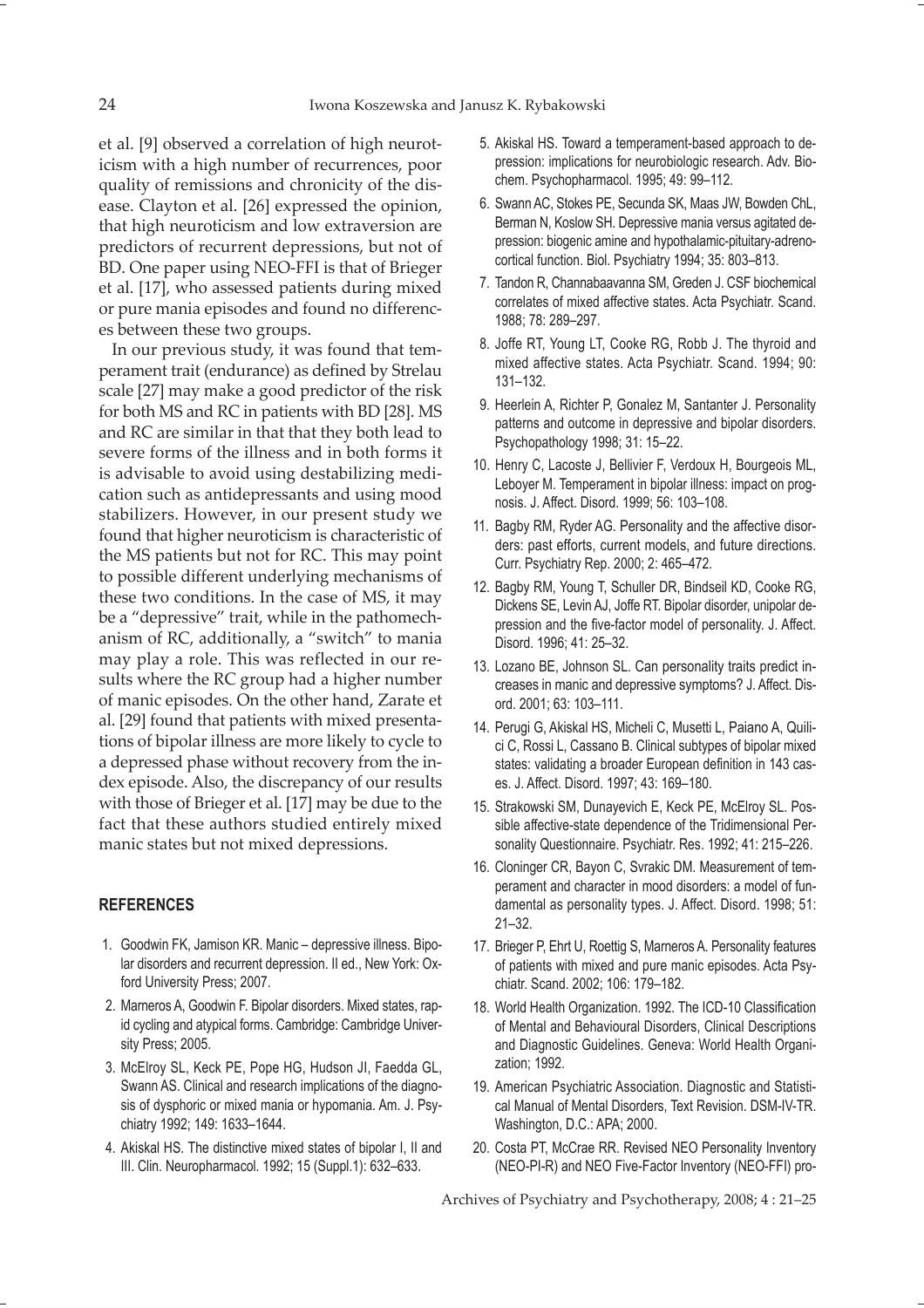fessional manual. Odessa: Psychological Assessment Resources; 1992.

- 21. Microsoft Office Excel 2003.
- 22. WinStat for Microsoft Excel Vers, 2005, 1.
- 23. Solomon DA, Shea MT, Leon AC, Mueller TI, Coryell W, Maser JD, Endicott J, Keller MM. Personality traits in subject with bipolar I disorder in remission. J. Affect. Disord. 1996; 40: 41–48.
- 24. Lesch KP, Bengel D, Heils A, Sabol SZ, Greenberg BD, Petri S, Benjamin J, Müller CR, Hamer DH, Murphy DL. Association of anxiety-related traits with a polymorphism in the serotonin transporter gene regulatory region. Science 1996; 274: 1527–1531.
- 25. Munafo MR, Clark TG, Roberts KH, Johnstone EC. Neuroticism mediates the association of the serotonin transport-

er gene with lifetime major depression. Neuropsychobiology 2006; 53: 1–8.

- 26. Clayton PJ, Ernst C, Angst J. Premorbid personality traits of men who develop unipolar or bipolar disorders. Eur. Arch. Psychiatry Clin. Neurosci. 1994; 243: 340–346.
- 27. Strelau J. Temperament, Personality, Activity. London. Academic Press, 1983.
- 28. Koszewska I. Mixed state in the course of bipolar disorder. Warsaw: Psychiatric monograph nr 6. Institute of Psychiatry and Neurology; 2007.
- 29. Zarate CA Jr, Tohen M, Fletcher K. Cycling into depression from a first episode of mania: a case comparison study. Am. J. Psychiatry 2001; 158: 1753–1755.